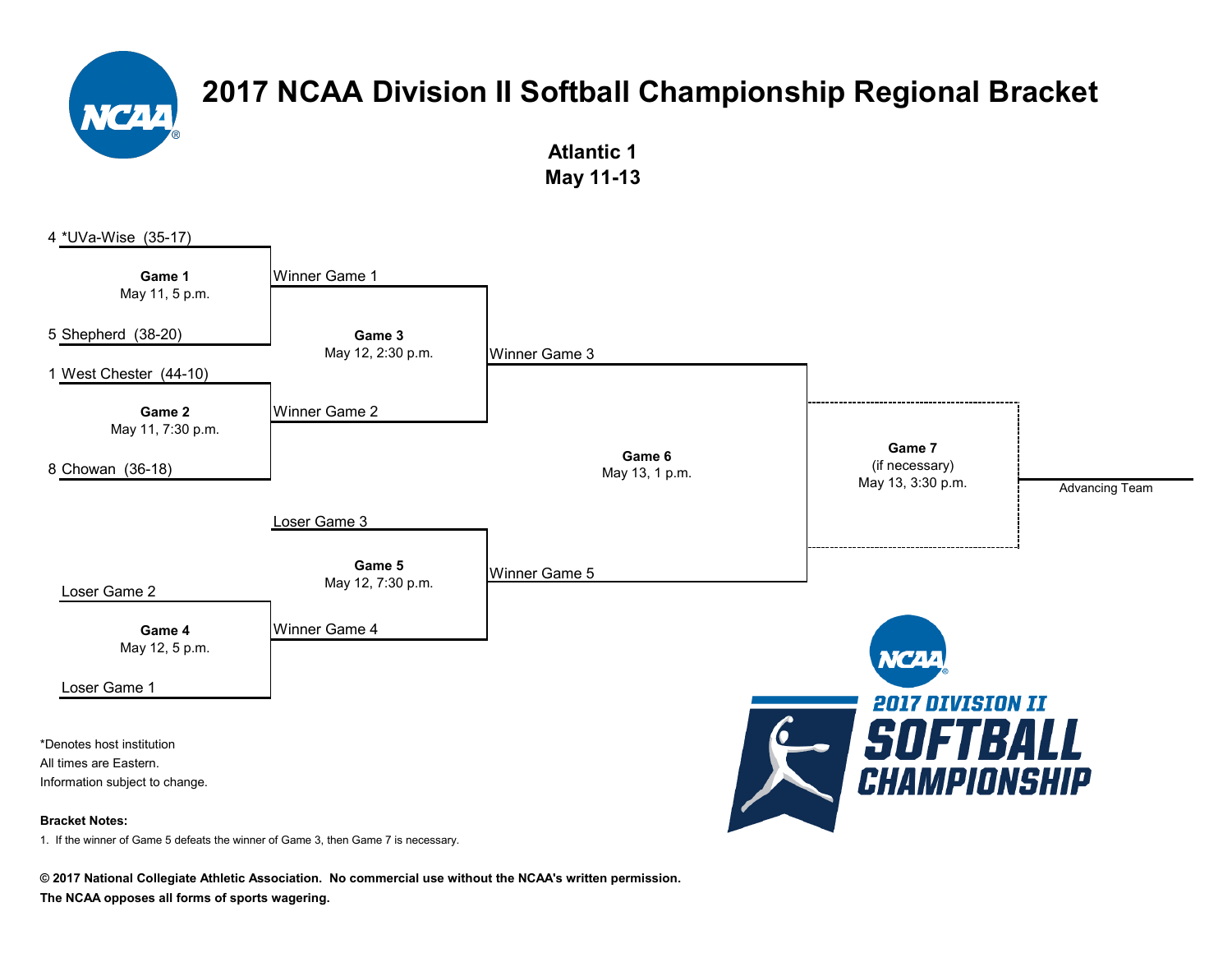**Atlantic 2 May 11-13**



**© 2017 National Collegiate Athletic Association. No commercial use without the NCAA's written permission.**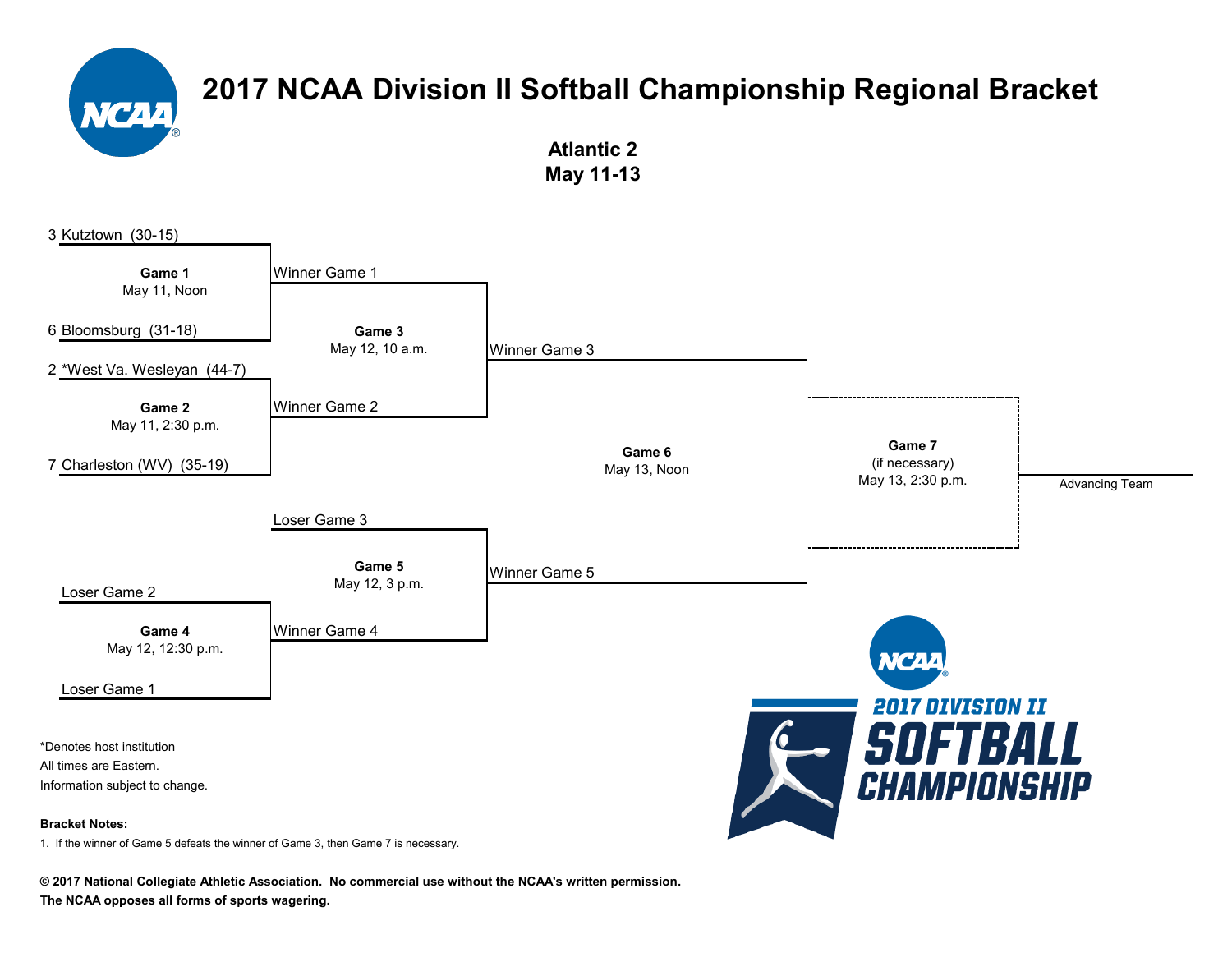**Central 1 May 11-13**



**© 2017 National Collegiate Athletic Association. No commercial use without the NCAA's written permission.**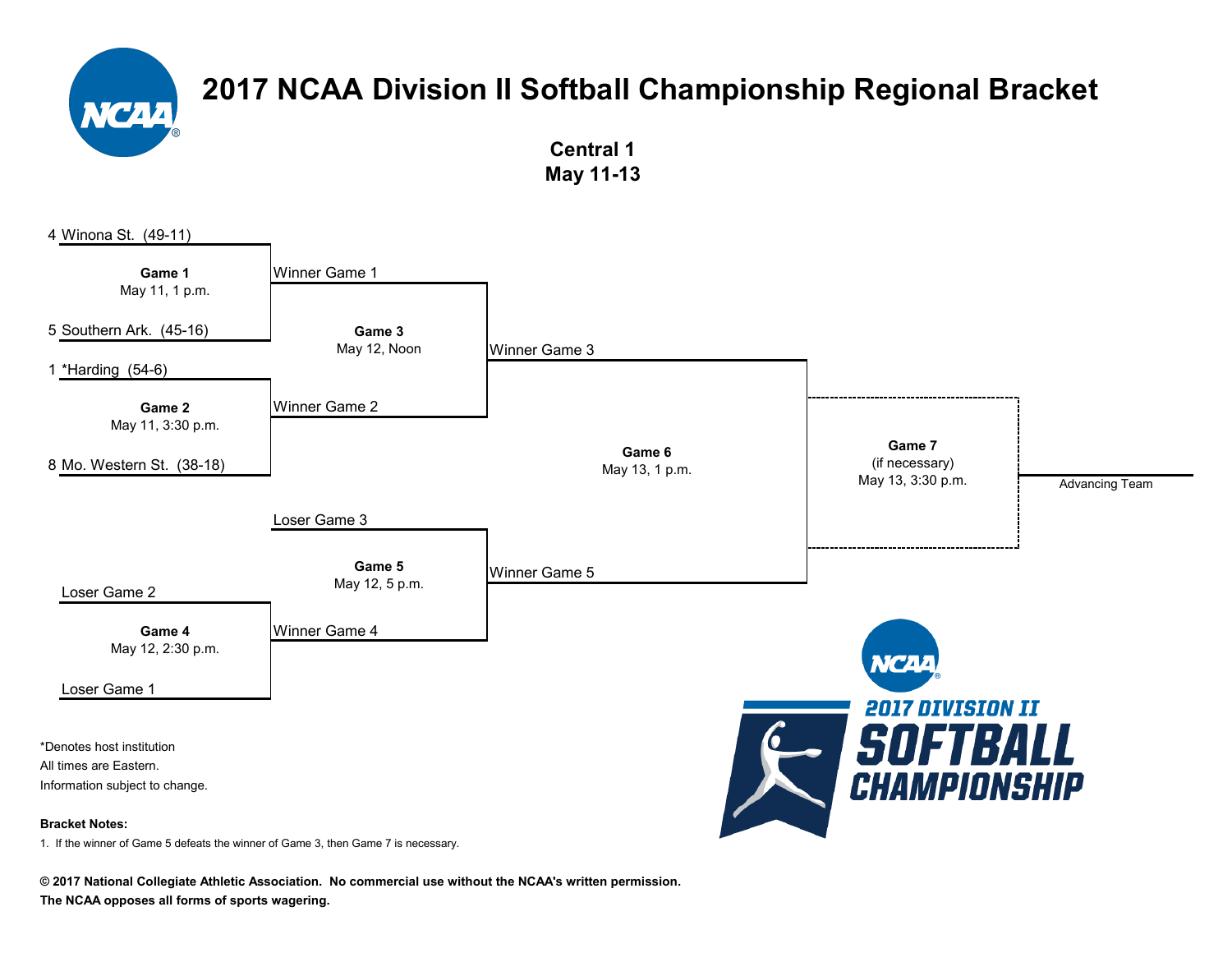

**Central 2 May 11-13**



**© 2017 National Collegiate Athletic Association. No commercial use without the NCAA's written permission.**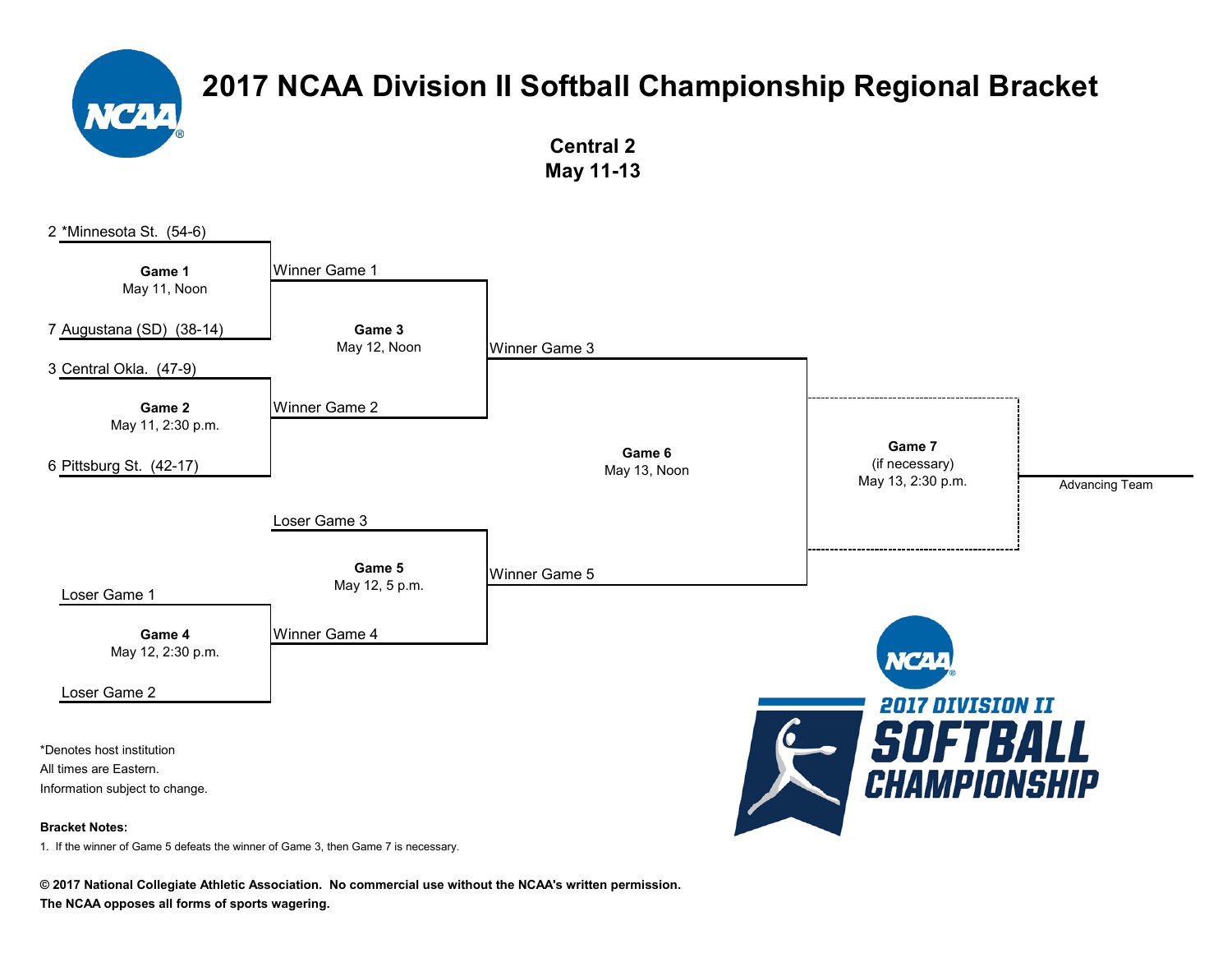

**East 1 May 11-13**



**© 2017 National Collegiate Athletic Association. No commercial use without the NCAA's written permission.**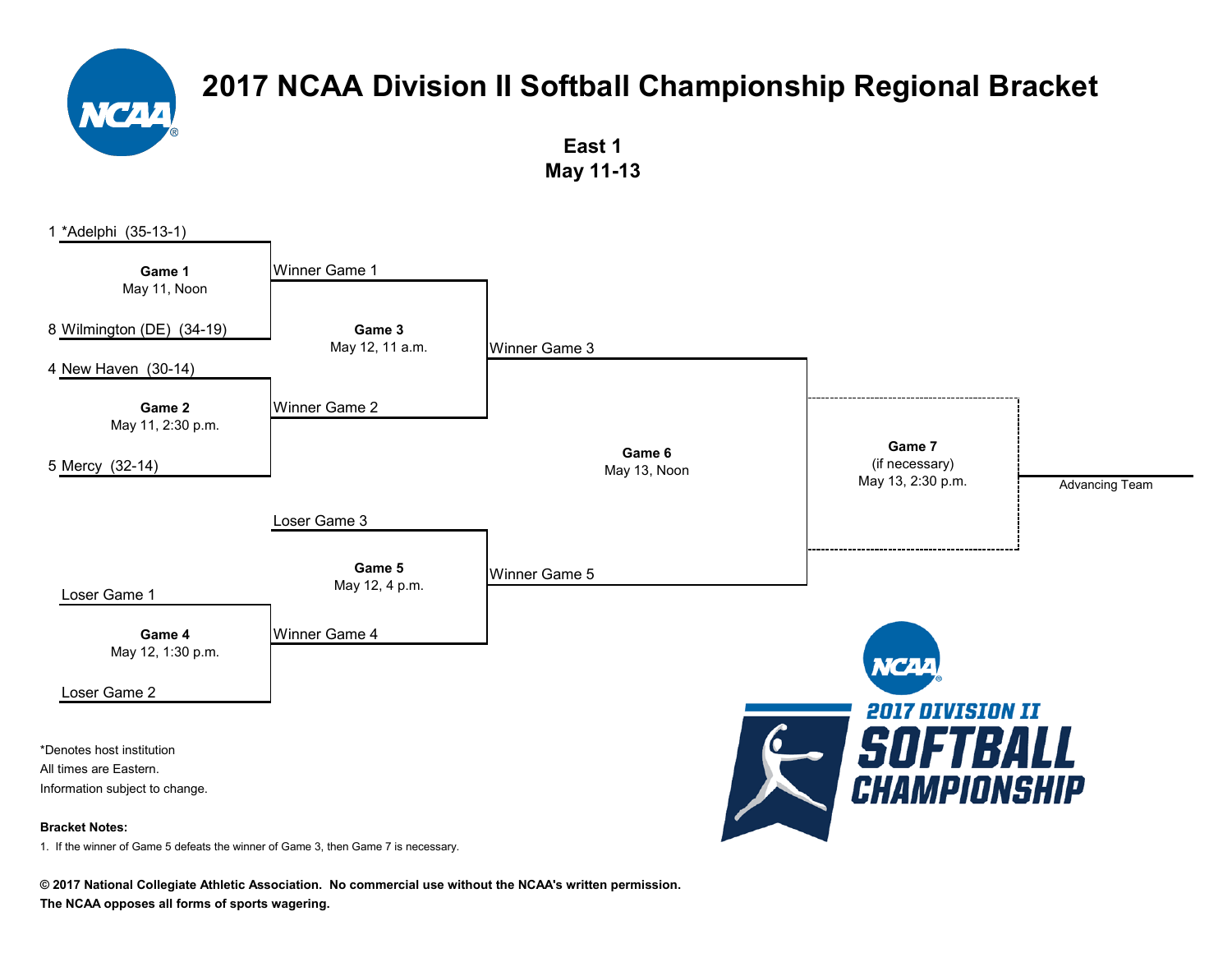

**East 2 May 11-13**



**© 2017 National Collegiate Athletic Association. No commercial use without the NCAA's written permission.**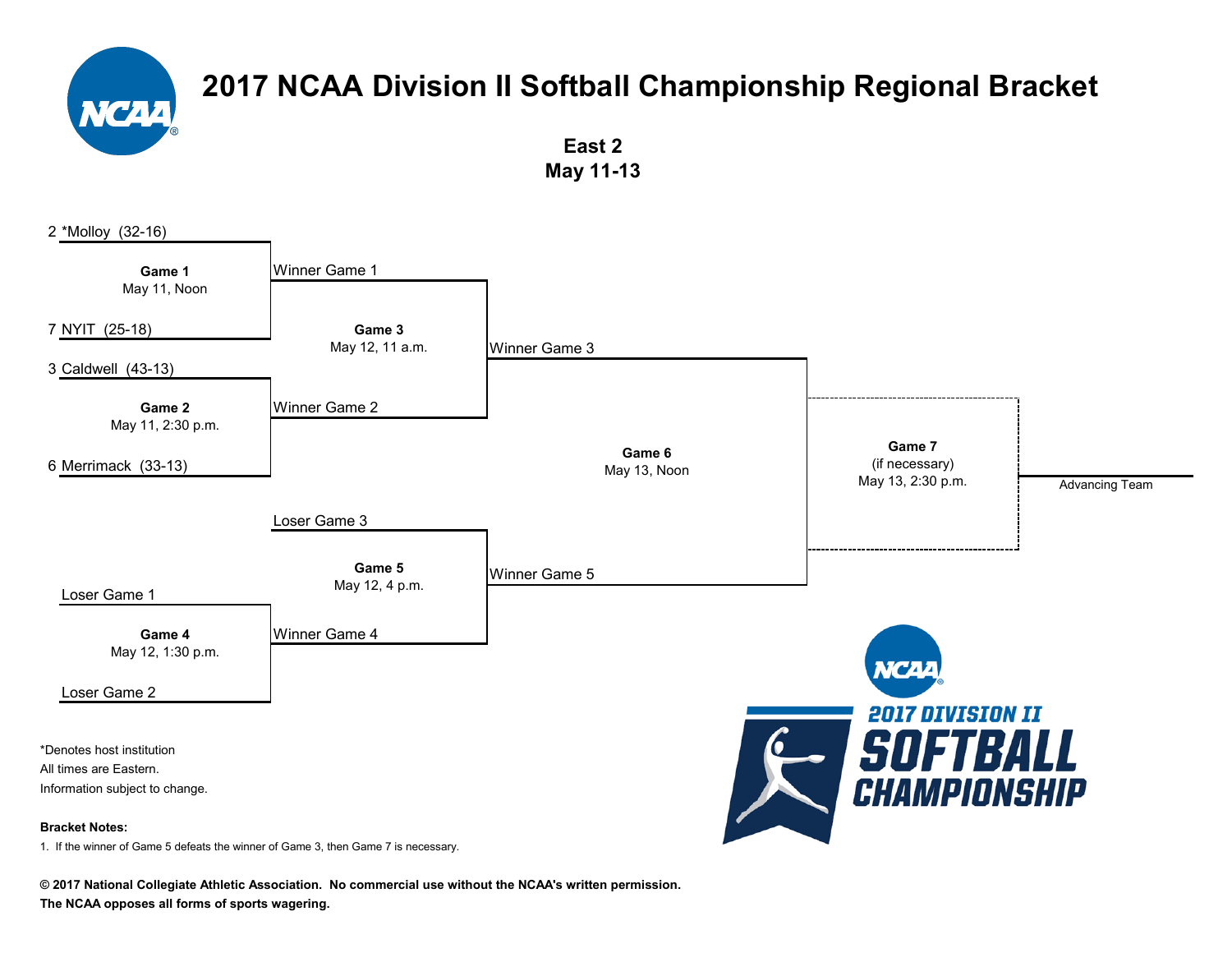> **Midwest 1 May 11-13**



**© 2017 National Collegiate Athletic Association. No commercial use without the NCAA's written permission.**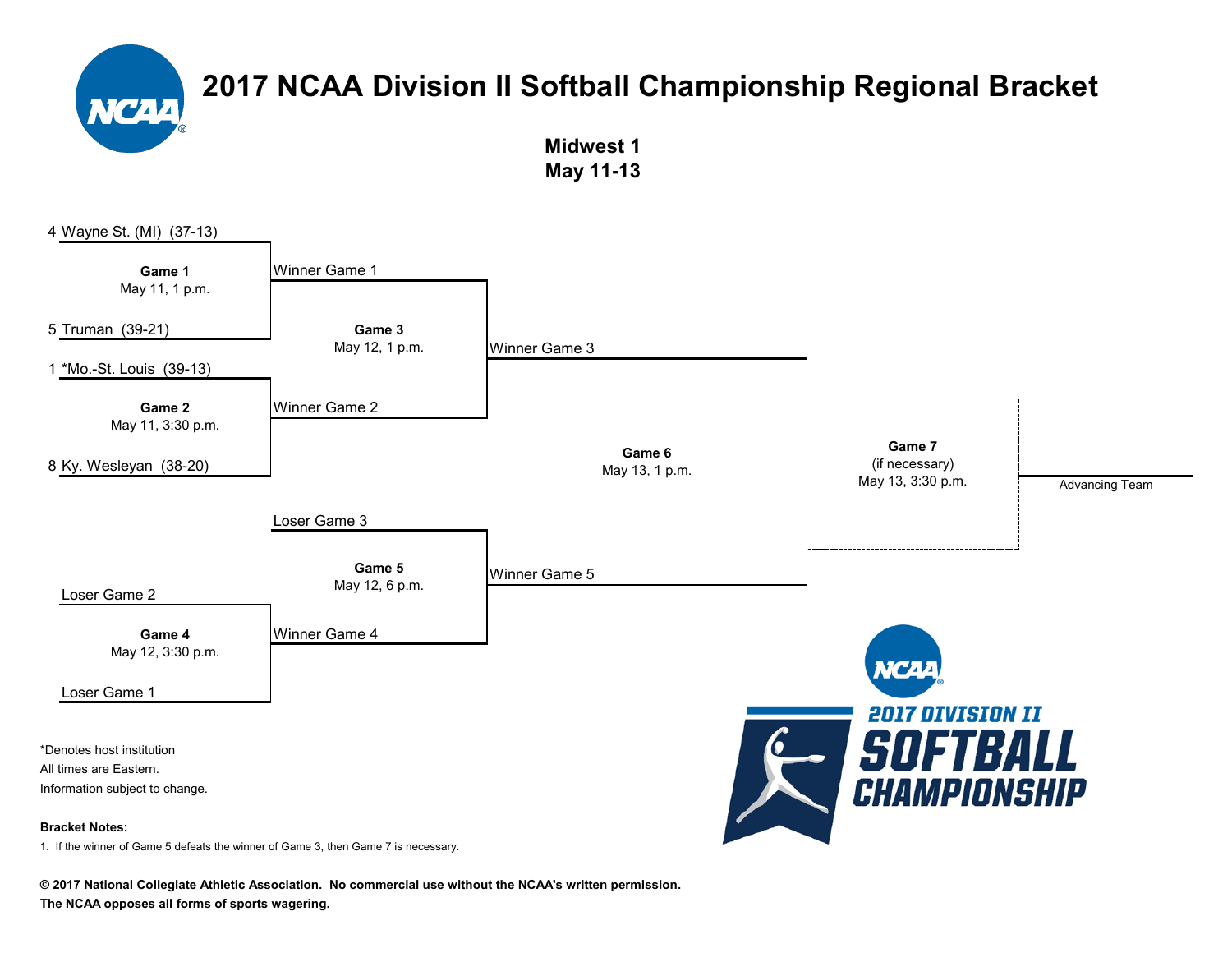

**Midwest 2 May 11-13**



**© 2017 National Collegiate Athletic Association. No commercial use without the NCAA's written permission.**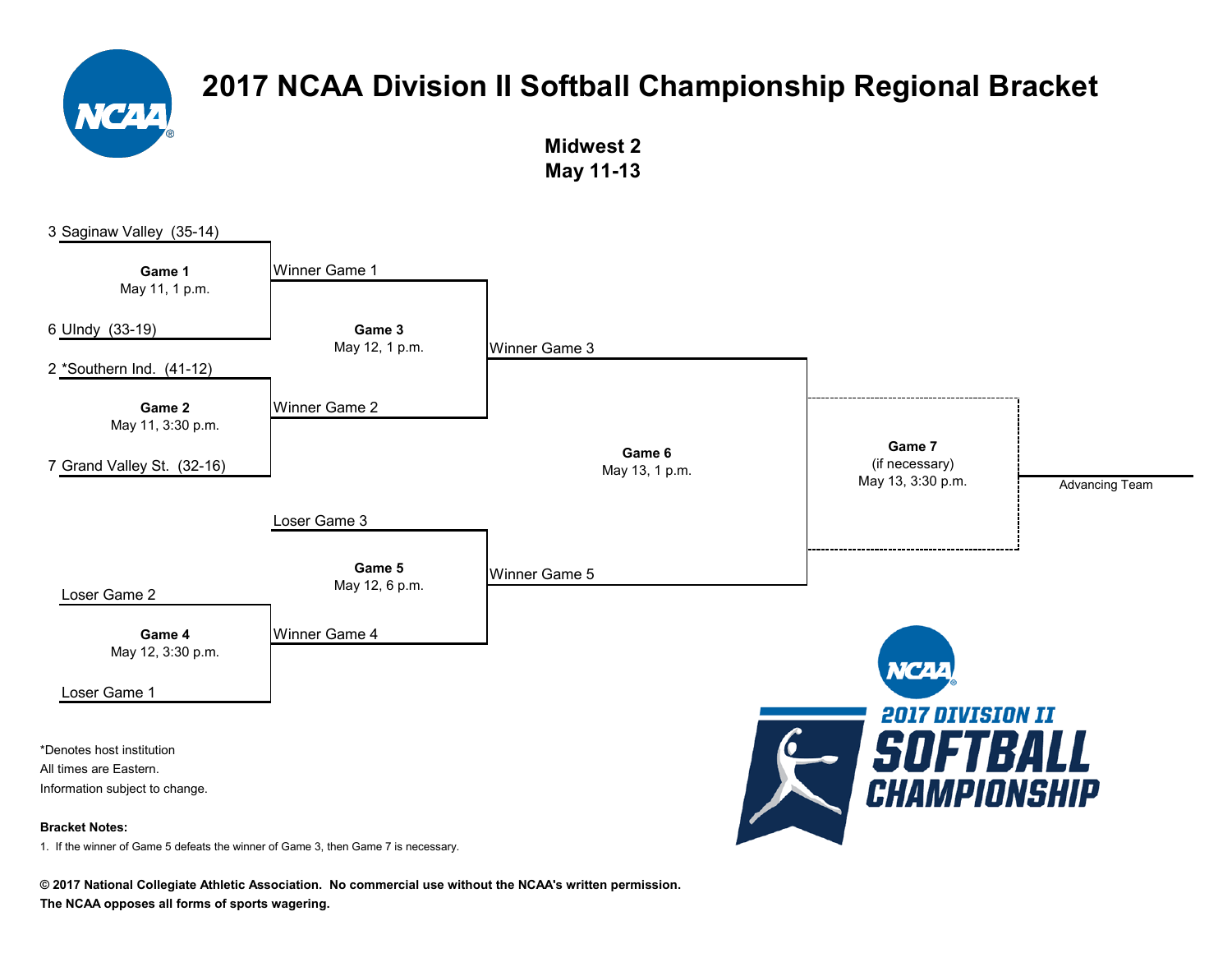**South 1 May 11-13**

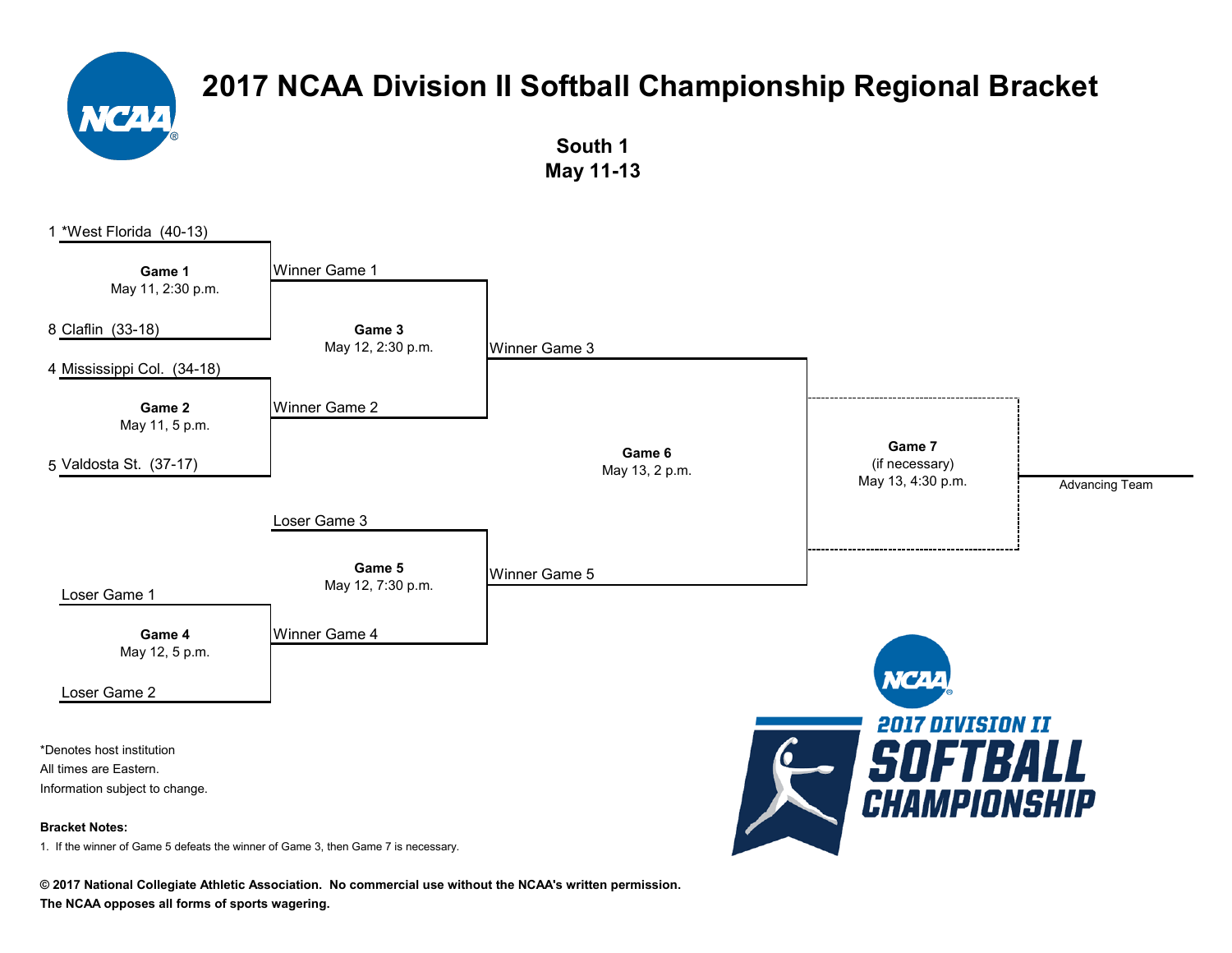**South 2 May 11-13**



**© 2017 National Collegiate Athletic Association. No commercial use without the NCAA's written permission.**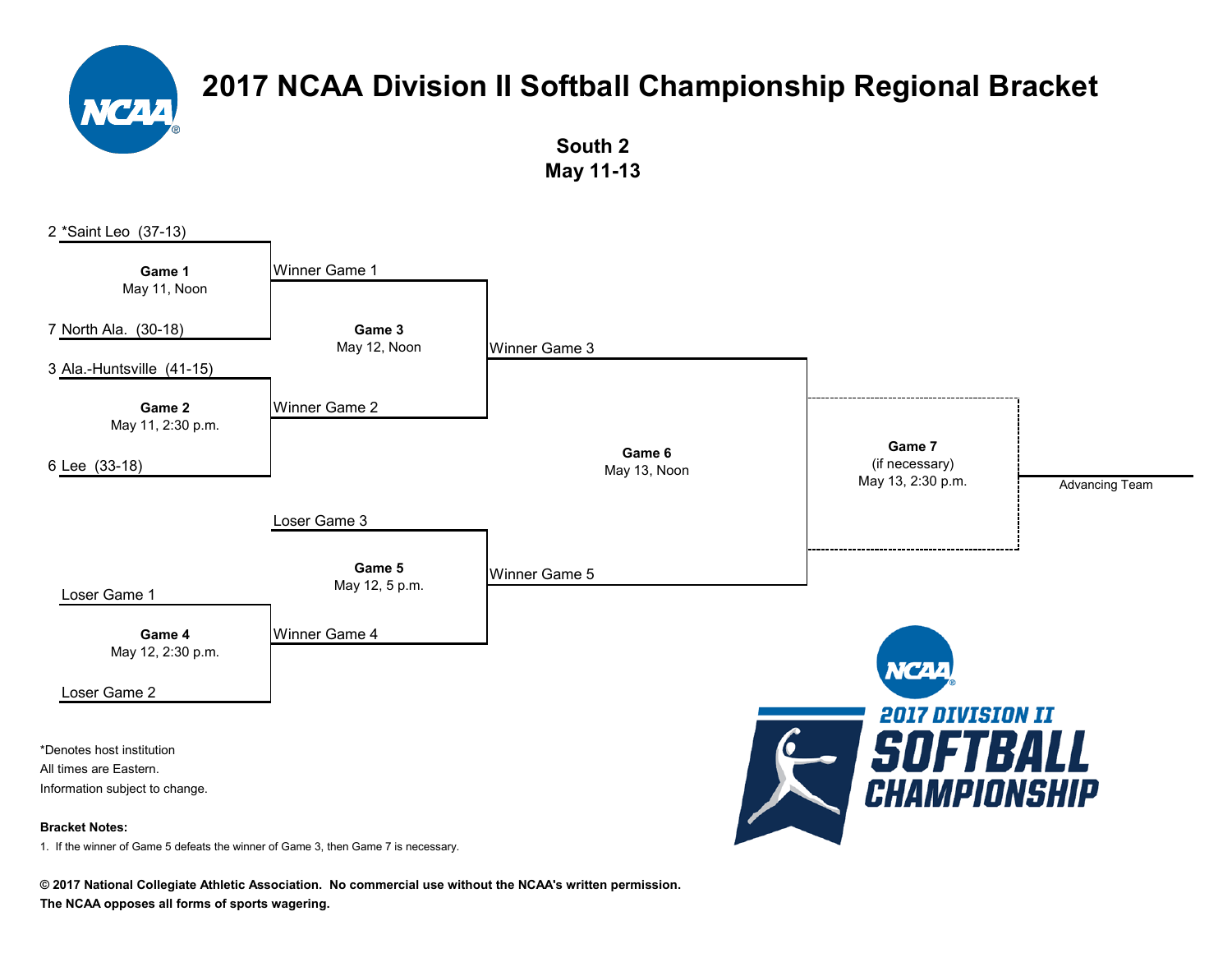

**Southeast 1 May 11-13**



**© 2017 National Collegiate Athletic Association. No commercial use without the NCAA's written permission.**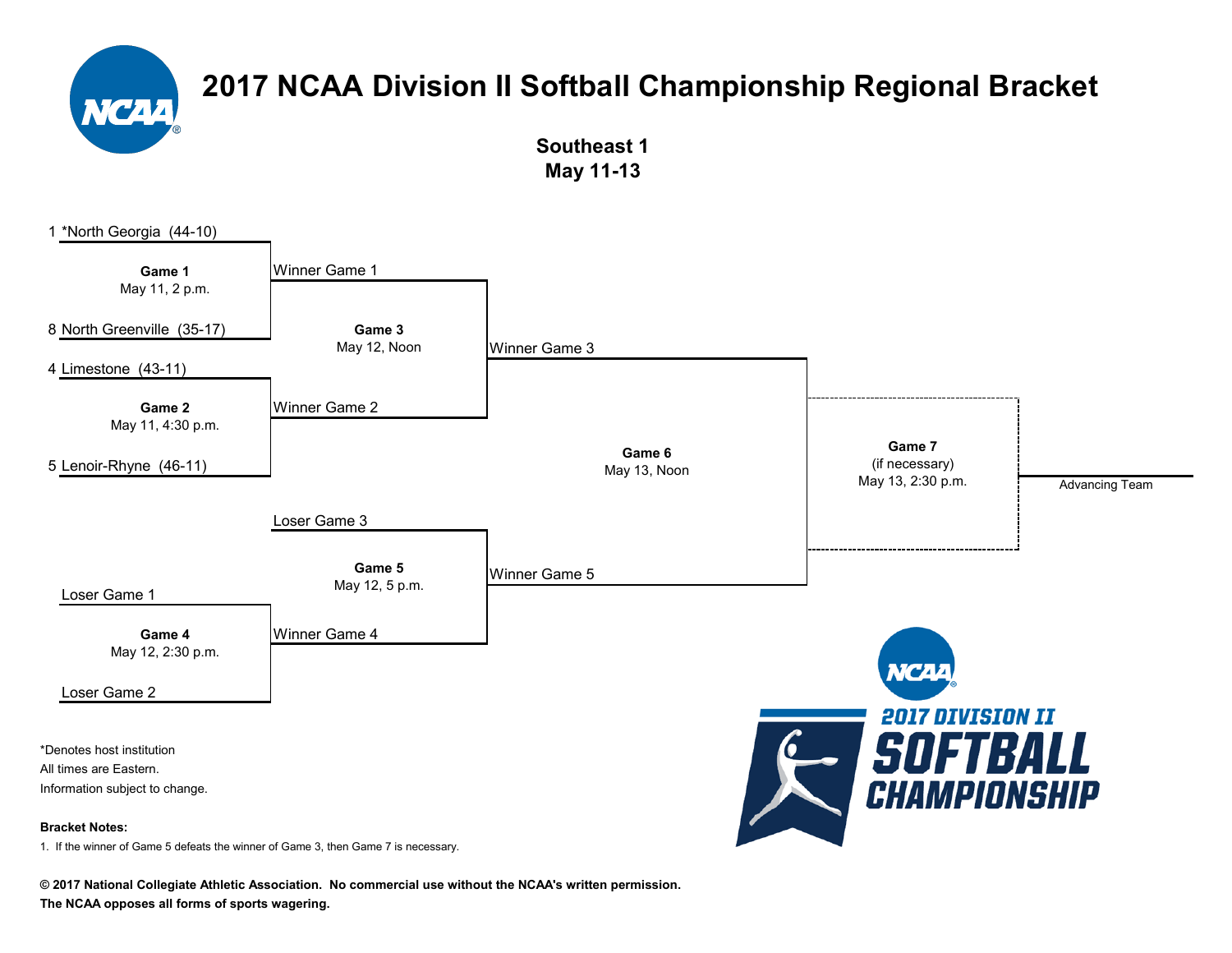

**Southeast 2 May 11-13**

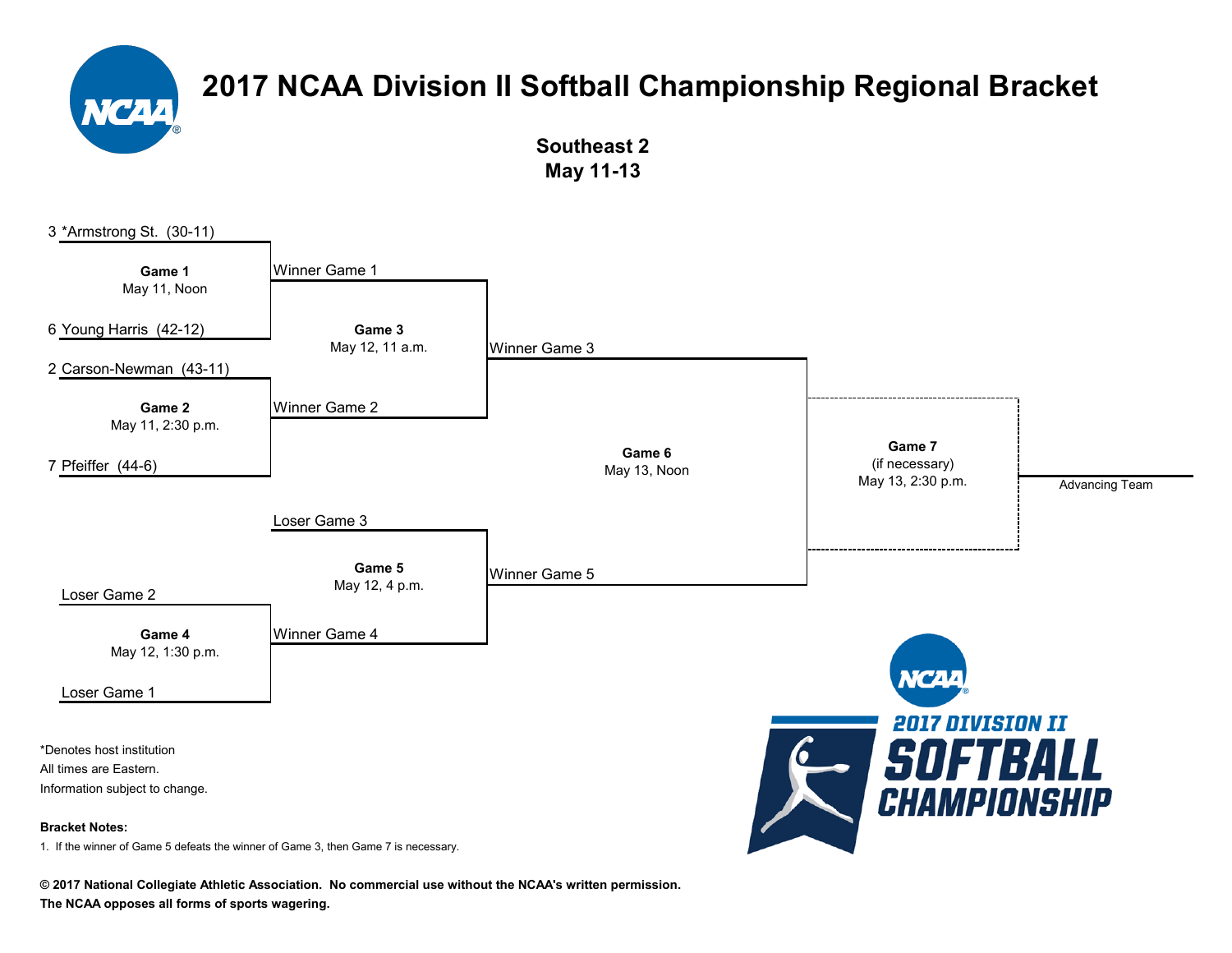

**South Central 1 May 11-13**



**© 2017 National Collegiate Athletic Association. No commercial use without the NCAA's written permission.**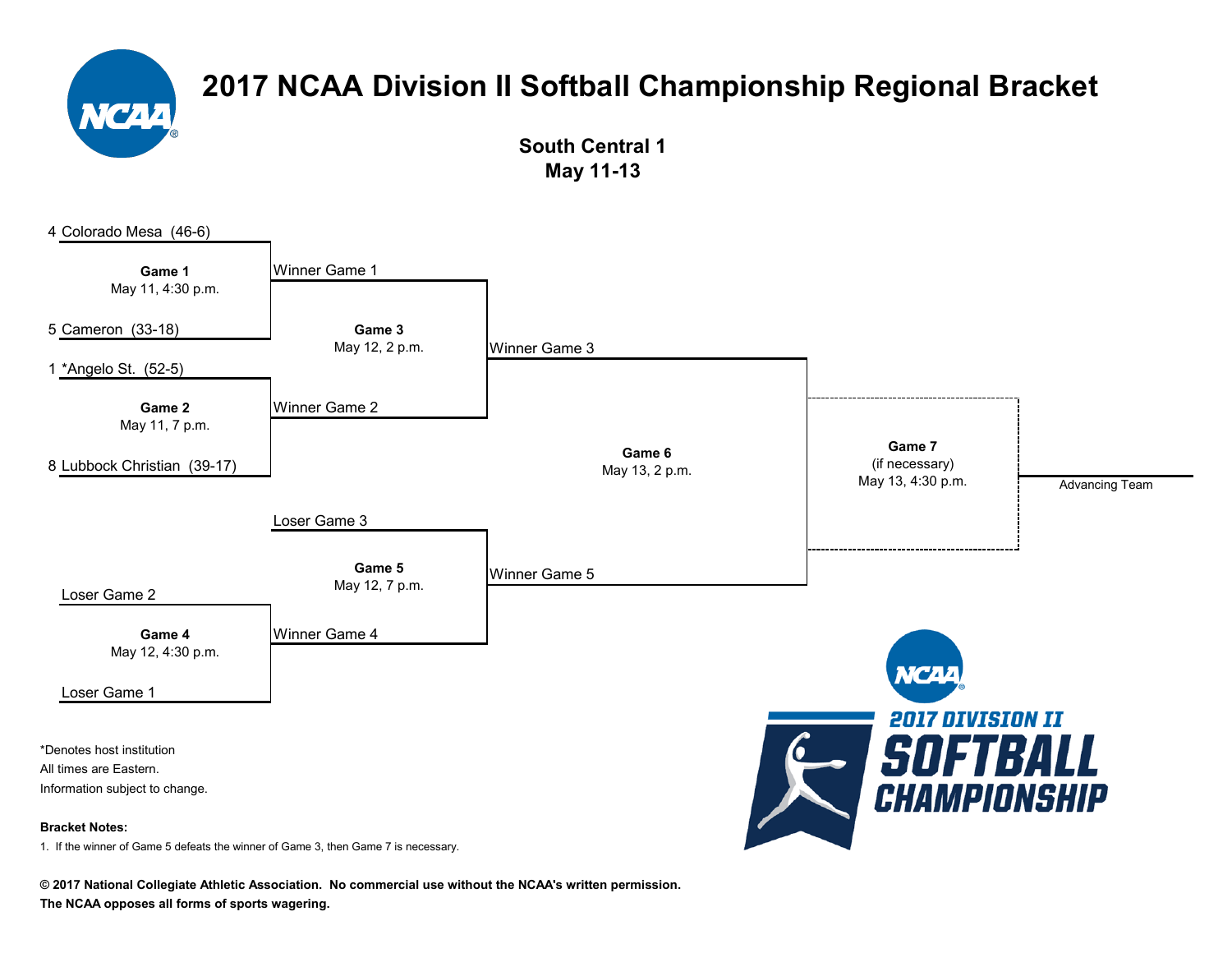

**South Central 2 May 11-13**



**© 2017 National Collegiate Athletic Association. No commercial use without the NCAA's written permission.**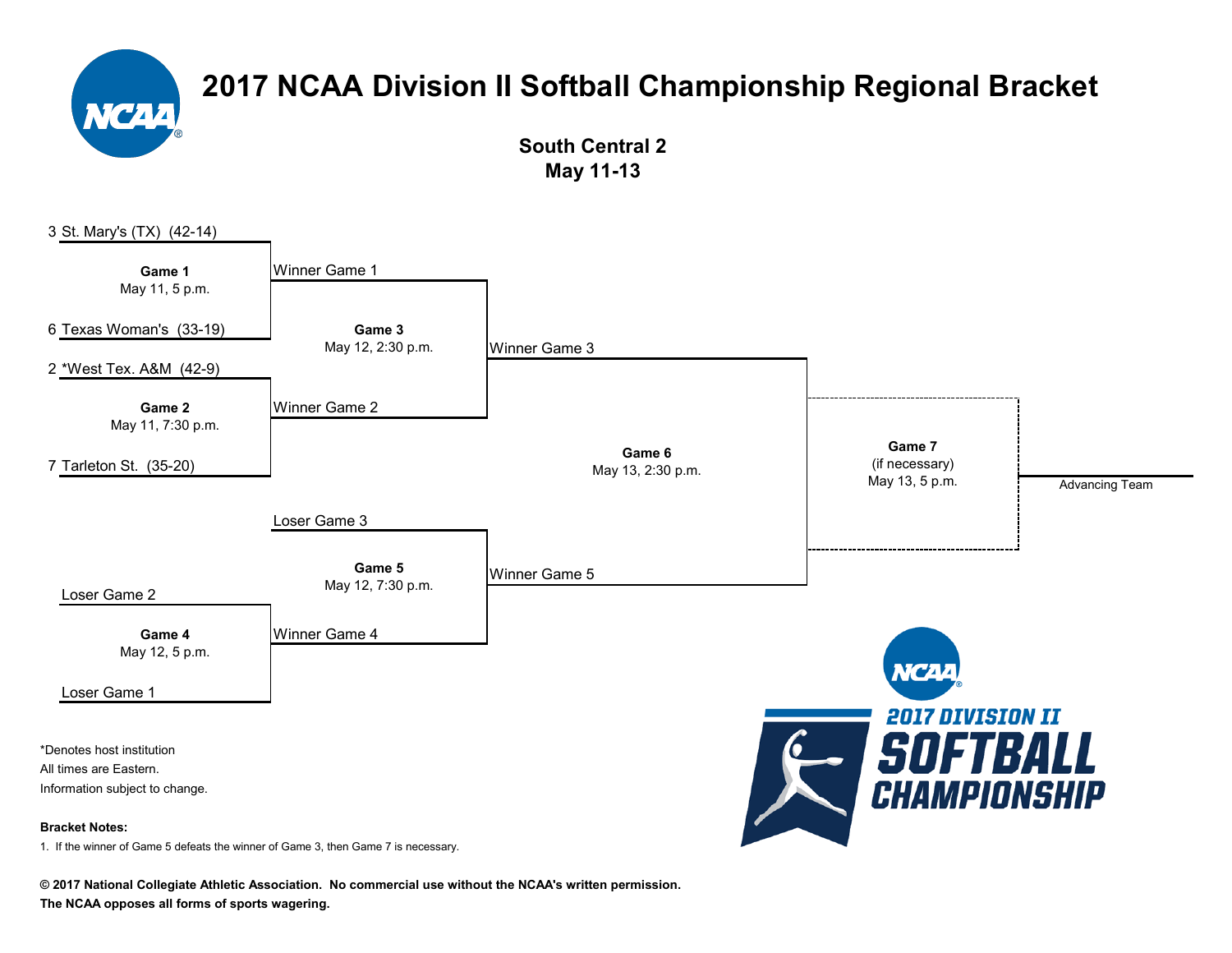

**West 1 May 11-13**



**© 2017 National Collegiate Athletic Association. No commercial use without the NCAA's written permission.**